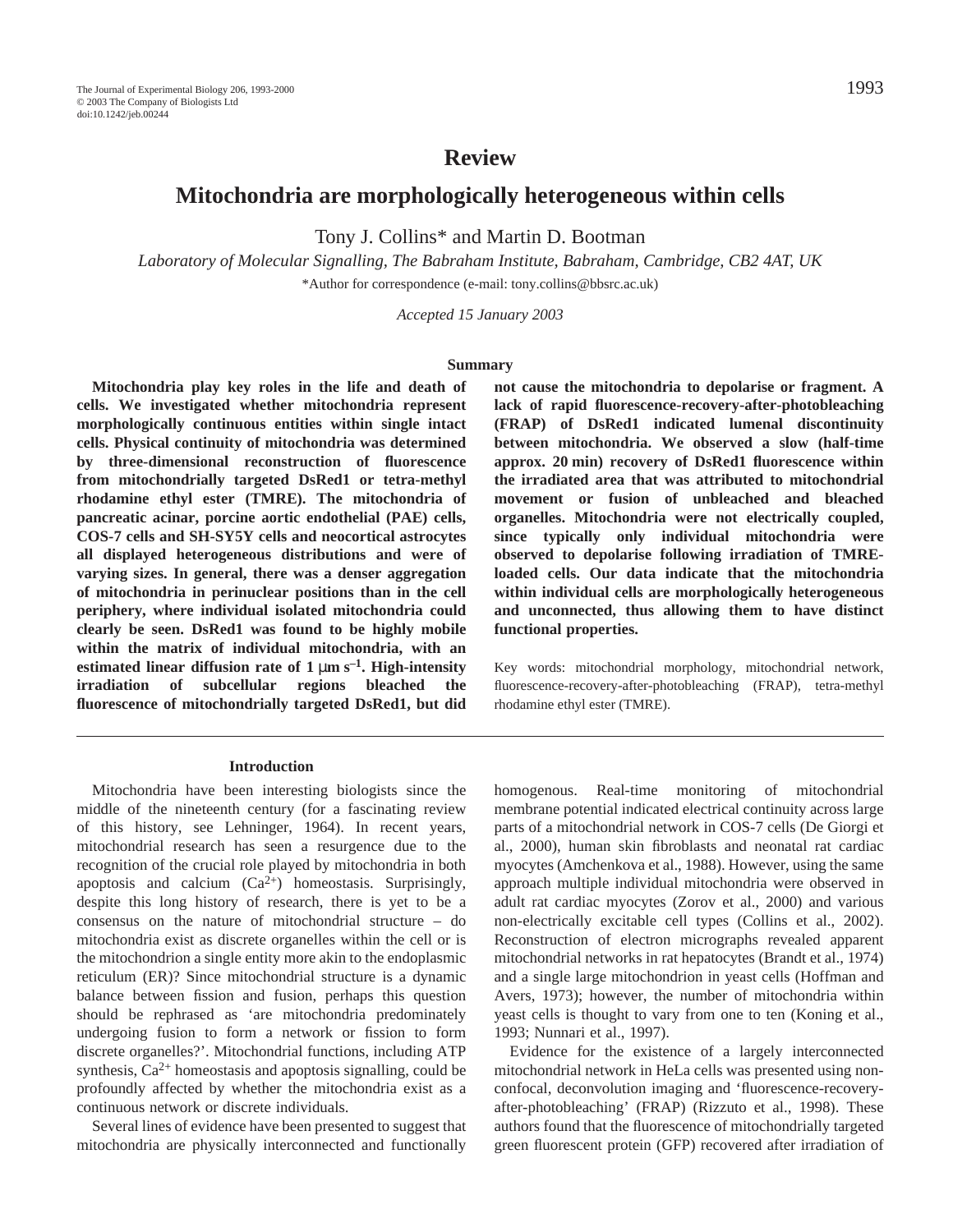## 1994 T. J. Collins and M. D. Bootman

a subcellular region, and suggested that this indicated continuity of the mitochondrial matrix. However, the slow recovery of fluorescence observed by Rizzuto et al. (1998) is not compatible with the rapid translocation of fluorescent proteins within the mitochondrial matrix (Collins et al., 2002; Partikian et al., 1998), and their data are more easily reconciled with the concept of multiple physically discrete mitochondria undergoing infrequent fusion.

Early electron microscopy revealed populations of mitochondria with different matrix densities within single cells (Ord, 1979; Simon et al., 1969), thought to reflect differences in metabolic states (Ord, 1979). In cardiac cells (Jahangir et al., 1999) and skeletal muscle cells (Lombardi et al., 2000; Battersby and Moyes, 1998), two distinct populations of mitochondria are proposed to exist with differing biochemical and respiratory properties. Subcellular heterogeneity in  $Ca^{2+}$ sequestration by mitochondria has been reported for pancreatic acinar cells (Park et al., 2001), chromaffin cells (Montero et al., 2002), CHO.T cells (Rutter et al., 1996) and HeLa cells (Collins et al., 2002). Also, asynchronous permeability transition pore opening within single cells has been demonstrated in response to oxidant stress (Collins et al., 2002). These data suggest that mitochondria can behave as functionally discrete entities, consistent with their physical segregation.

The aim of the present study was to compliment previous work (Collins et al., 2002) addressing the connectivity of mitochondria in living mammalian cells, using a range of microscopic techniques. Our conclusions are that, typically, mitochondria exist as lumenally and electrically discontinuous organelles within cells.

### **Materials and methods**

#### *Cell culture and chemicals*

Primary cultured HUVEC (human umbilical vein endothelial) cells were obtained from Clonetics (BioWhittaker Inc, Walkersville, MD, USA), cortical astrocytes from P. Cuddon (Babraham Institute), pancreatic acinar cells were kindly provided by Dr P. Thorn

Fig. 1. Morphologically discrete mitochondria in living cells. (A) Volume render of pancreatic acini loaded with the dye TMRE  $(0.5 \text{ \mu mol } l^{-1}, 20 \text{ min}).$ The approximate locations of individual acinar cells are outlined in the inset image. Note that this image essentially shows the sub-plasmalemmal mitochondria around the perimeter of the individual acinar cells. (B–E) Surface render of mitochondrially targeted DsRed1-expressing cells. (B) PAE cells, (C) SH-SY5Y cells, (D) COS-7 cells and (E) cortical astrocytes. See text for details. Scale bars,  $5 \mu m$ .

(Department of Pharmacology, University of Cambridge, UK), SH-SY5Y neuroblastoma and COS-7 cells by Dr K. Anderson (Babraham Institute) and PAE cells by Dr H. Roderick (Babraham Institute). For HeLa, SH-SY5Y, PAE and COS-7 cells, cell culture was performed as described previously (Bootman et al., 1994).

For imaging studies, the culture medium was replaced with an extracellular medium (EM) containing (mmol  $l^{-1}$ ): NaCl, 121; KCl, 5.4; MgCl<sub>2</sub>, 0.8; CaCl<sub>2</sub>, 1.8; NaHCO<sub>3</sub>, 6.0; Dglucose, 5.5; Hepes, 25; pH 7.3. All fluorescent dyes were obtained from Molecular Probes (Oregon, USA).

Cells were transfected with mitochondrially targeted DsRed1 (mito-DsRed1) from Clontech (Palo Alto, CA, USA) with Effectene transfection reagent (Qiagen, Crawley, UK), following the manufacturers' recommended protocol.

#### *3-D reconstruction*

*z*-series stacks of mito-DsRed1-expressing and tetra-methyl rhodamine ethyl ester (TMRE)-loaded cells were acquired with a Bio-Rad MRC1024 LSCM (Hemel Hempsted, UK). Subsequent image restoration was achieved with the deconvolution software AutoDeblur (Autoquant, New York, USA) using the 'Power accelerated' blind deconvolution algorithm. Image analysis and processing was performed

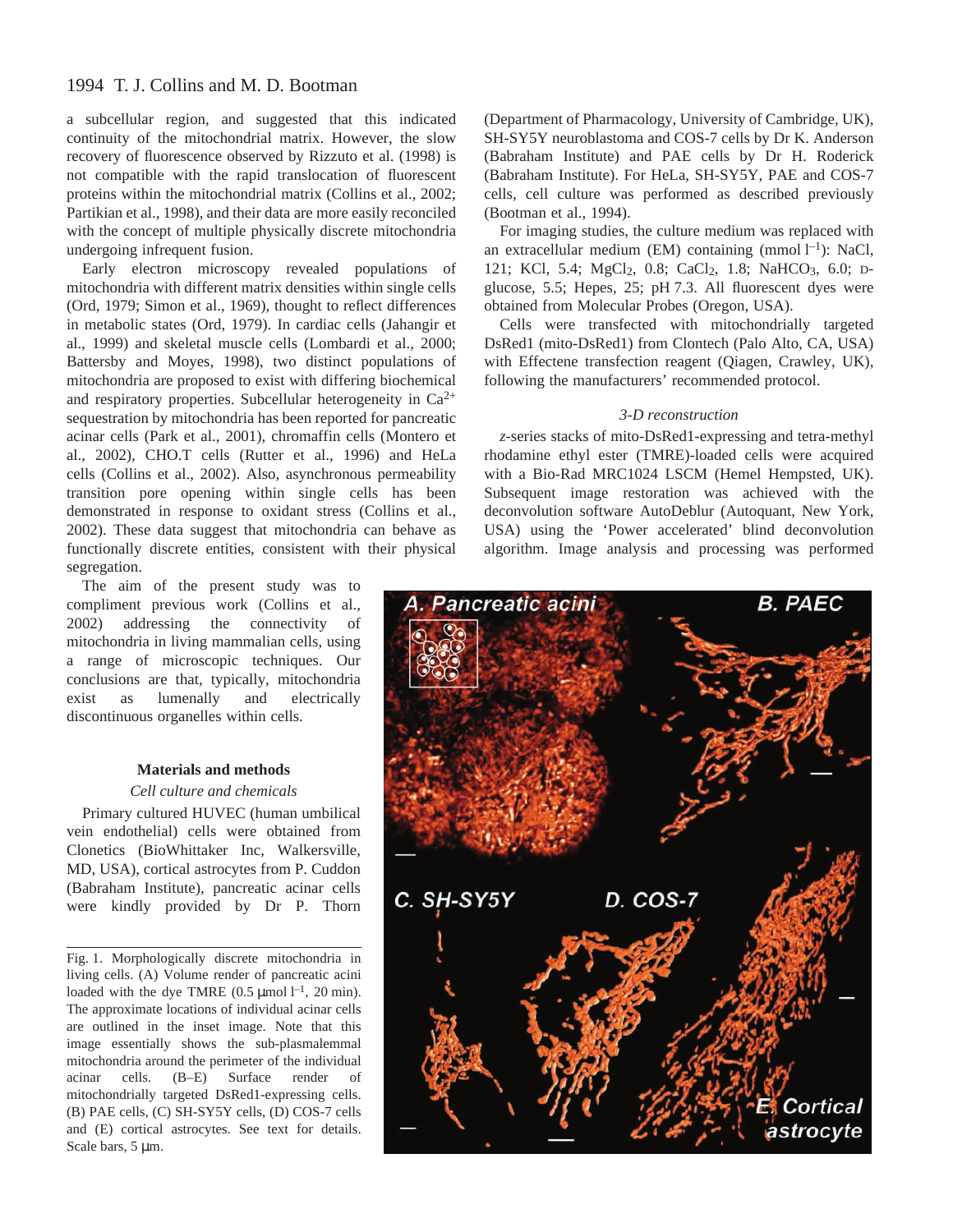with the public domain software ImageJ (NIH, http://rsb.info. nih.gov/ij). Single channel surface-rendered images were processed with ImageJ running the VolumeJ plugin (M. Abràmoff; http://www.isi.uu.nl/people/michael/vr.htm).

### *FRAP*

For the FRAP experiments illustrated in Fig. 2, cellular areas of perinuclear mitochondria (typically  $25-100~\mu$ m<sup>2</sup>) were bleached with a Bio-Rad MRC1024 LSCM by briefly digitally zooming into the region of interest with an enhanced laser intensity. The bleaching procedure was continued until the fluorescence intensity of the region being bleached had reached zero. This typically took  $5-15$  s.

#### **Results**

### *Three-dimensional reconstructions of mitochondrial structure*

PAE, cortical astrocytes, SH-SY5Y and COS-7 cells were transfected with DsRed1 targeted to the mitochondrial matrix (mito-DsRed1). For acutely dissociated pancreatic acinar cells that could not be transfected, the mitochondria were specifically visualised with the potentiometric dye TMRE. Attempts to stain pancreatic acinar cell mitochondria specifically using a calcein/cobalt loading protocol (Petronilli et al., 1999) failed as secretory granules retained the calcein (data not shown). Deconvolved confocal *z*-series were either volume-rendered (Fig. 1A) or surface-rendered (Fig.  $1B-E$ ) to generate 3dimensional reconstructions of mitochondria in living cells. In cortical astrocytes, SH-SY5Y, PAE and COS-7 cells, mitochondria were distributed throughout the cell, typically tending

Fig. 2. FRAP analysis of mitochondrial lumenal continuity. (Ai-iv) The DsRed1 fluorescence in a HeLa cell before and  $10 s$ ,  $20 min$  and  $60 min$  after photobleaching a small area of mitochondria in the perinuclear aggregation (denoted by white box). (Av) At 60 min post-photobleach, 1  $\mu$ mol l<sup>-1</sup> TMRE was added to the cells for 5 min. The mitochondria that failed to recover DsRed1 fluorescence in Av were stained with TMRE, indicating that their functional integrity was not compromised during laser irradiation. Note that the laser intensity was reduced by 33% in Av compared to Ai-iv, to prevent reactive oxygen species (ROS) production and permeability transition pore (PTP) opening. See text for details. (Bi-v) The DsRed1 fluorescence in a cortical astrocyte before and 10 s, 20 min and 60 min after photobleaching the area denoted by the white box in Bi. (Bii–v) The region of the cell bounded by the broken line in A on an expanded scale. Scale bars,  $5 \mu m$ .

to aggregate around the nucleus. Volume reconstruction of pancreatic acini revealed the sub-plasma membrane localisation of mitochondria, as described previously (Park et al., 2001). The sub-plasmalemmal mitochondria were densely concentrated, with little space between individual organelles (Fig. 1A). A less dense distribution of mitochondria was observed deeper inside the pancreatic acinar cells (Fig. 4A), presumably due to their exclusion from the granular and nuclear regions. However, the peri-granular mitochondria that have been shown to prevent  $Ca^{2+}$  wave propagation (Tinel et al., 1999) were clearly evident (Fig. 4A).

In all cell types, individual mitochondria were discernible in the periphery of the cell. Both thread-like and grain-like mitochondria were apparent. This differs from primary hepatocytes (Collins et al., 2002) and primary adult ventricular myocytes (Fig. 4D; Zorov et al., 2000), which

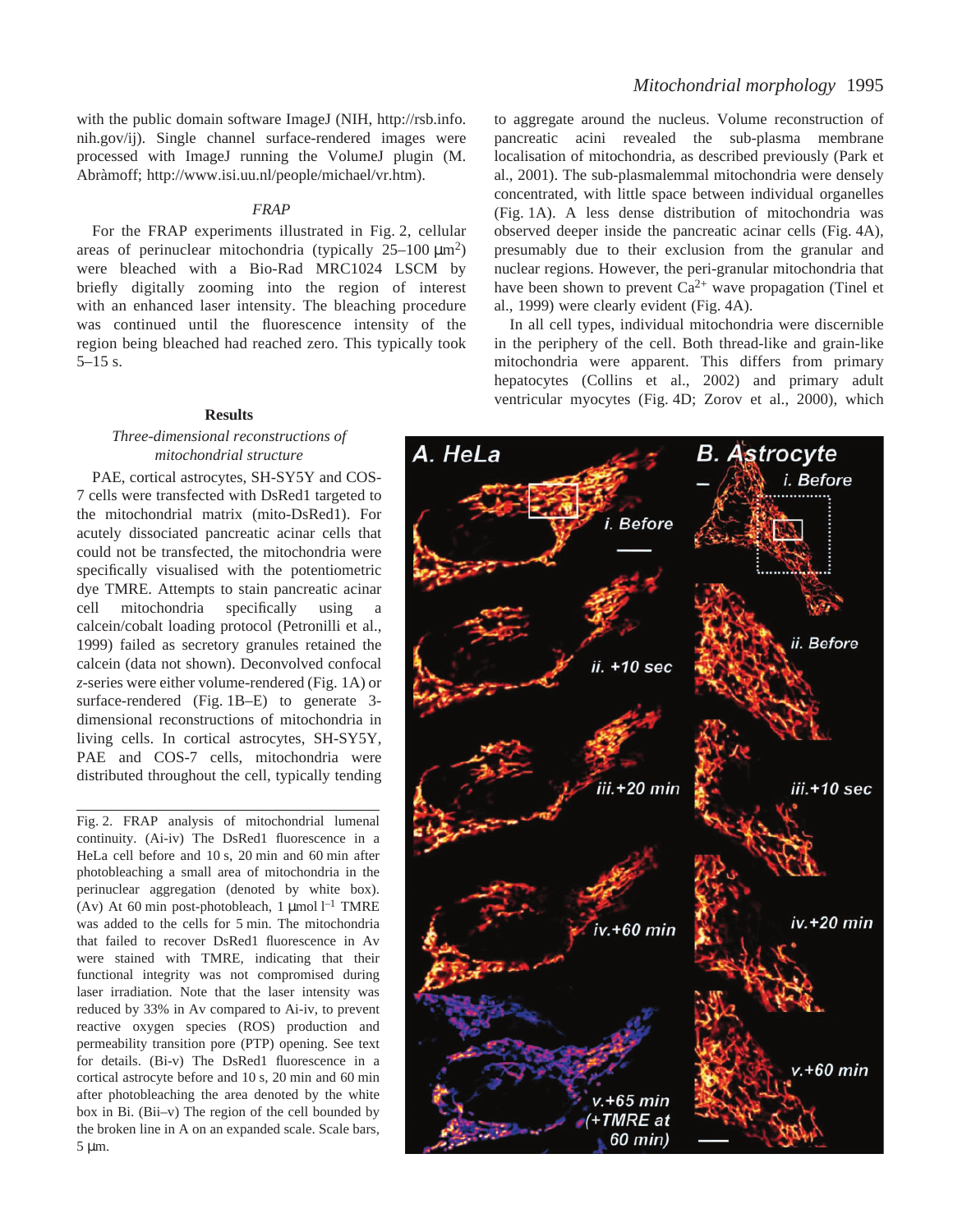seem to have predominantly, if not exclusively, grain-like mitochondria.

#### *FRAP of fluorophores in the mitochondrial matrix*

Whilst individual mitochondria were clearly visible in the periphery of cells, it was less clear whether the mitochondria in the perinuclear region were continuous or only densely aggregated. To probe this we used the technique of FRAP, which involved bleaching mitochondrially targeted DsRed1 in a subcellular region using brief high-intensity illumination with the confocal zoom increased. The bleaching procedure was continued until fluorescence in the bleached area was reduced to zero. Any subsequent recovery of fluorescence in the bleached region occurs due to inward diffusion of unbleached fluorophore molecules. In HeLa cells (Fig. 2A), the fluorescence failed to significantly recover in the centre of the photobleached area for up 1 h post irradiation. The bleached mitochondria were still intact and functional since they loaded with TMRE, a membrane potential-sensitive indicator, demonstrating that they were still polarised (Fig. 2Av). DsRed1 fluorescence recovered slightly more rapidly in cortical astrocytes, where 5% and 60% of the original fluorescence recovered after 20 min and 1 h, respectively  $(Fig. 2B)$ .

A critical control for the FRAP experiments is the demonstration that the fluorophore is sufficiently mobile to have reached the bleached cellular areas during the recovery phase. We therefore examined the rate of diffusion of DsRed1 within the mitochondrial matrix. The end portion of a clearly distinct long mitochondrion (Fig. 3A, arrowhead) was photobleached using the same protocol described earlier. Following irradiation, the rate of fluorescence recovery along the mitochondrion was measured and a linear diffusion rate for DsRed1 was estimated at approximately  $1 \mu m s^{-1}$  (Fig. 3). DsRed1 therefore has a rapid mobility within the mitochondrial matrix.

These data indicate that if mitochondria form a lumenally interconnected network, DsRed1 can diffuse sufficiently fast for FRAP to be apparent within a few minutes following photobleaching. In all the cells we have tested (Fig. 2; Collins et al., 2002), irradiation of a subcellular region that wholly encompassed several mitochondria caused a bleach that persisted for at least several tens of minutes. This indicates a lack of mitochondrial lumenal connectivity. This slow recovery of fluorescence in such bleached subcellular regions is due to organelle movement or fusion of unbleached and bleached mitochondria, rather than to diffusion of DsRed1 along interconnected mitochondria.

#### *Mitochondria are electrically discontinuous*

The electrical continuity of mitochondria was determined using the phenomenon of irradiation-induced depolarisation. The combination of high mitochondrial concentrations of TMRE  $(1 \mu \text{mol})^{-1}$  for 20 min), plus moderate to high laser irradiation during confocal imaging, results in the rapid depolarisation of mitochondria. This is thought to be due to the

generation of reactive oxygen species (ROS) that trigger the mitochondrial permeability transition pore (PTP). In many cases, PTP occurs initially as transient stochastic events, usually followed by a permanent opening. Mitochondria that are electrically continuous show synchronous depolarisations.

In HeLa cells, HUVEC cells, pancreatic acinar cells and adult ventricular myocytes, depolarisation of individual electrically discrete mitochondria was clearly visible (Fig. 4). The TMRE fluorescence in individual mitochondria usually flickered several times, indicative of transient PTP events. Eventually, the TMRE fluorescence was lost from individual mitochondria, presumably when an irreversible opening of the PTP occurred. The flickering and loss of TMRE florescence was randomly observed throughout the mitochondrial population of individual cells.

With HeLa cells and ventricular myocytes, the majority of mitochondria displayed transient PTP events. Within pancreatic acinar cells, rapid depolarisations were obvious in a subset of the mitochondria. A significant number showed no electrical activity, and the TMRE fluorescence in these



Fig. 3. Rapid mobility of DsRed1 within the mitochondrial matrix. A long mitochondrion in the periphery of a HeLa cell was located (A, arrowheads). A small area at one end of the mitochondrion (B, white square) was photo-bleached. (C) The fluorescence recovery was monitored for  $90 s$  at  $2 Hz$ . Fluorescence from a region at the photo-bleached end of the mitochondria (blue circle in 3B and corresponding blue line in D) was compared with the fluorescence from a region that was also photo-bleached but  $5 \mu m$  closer to the unbleached end of the mitochondria (purple circle in 3B and corresponding purple line in D). The half-maximum fluorescence recovery  $(0.5 F/F<sub>0</sub>)$  took 5 s longer in the site 5  $\mu$ m further from the unbleached end of the mitochondrion, giving an estimated linear diffusion rate for DsRed1 of approximately  $1 \mu m s^{-1}$  along the mitochondrion. Scale bar, 5 µm.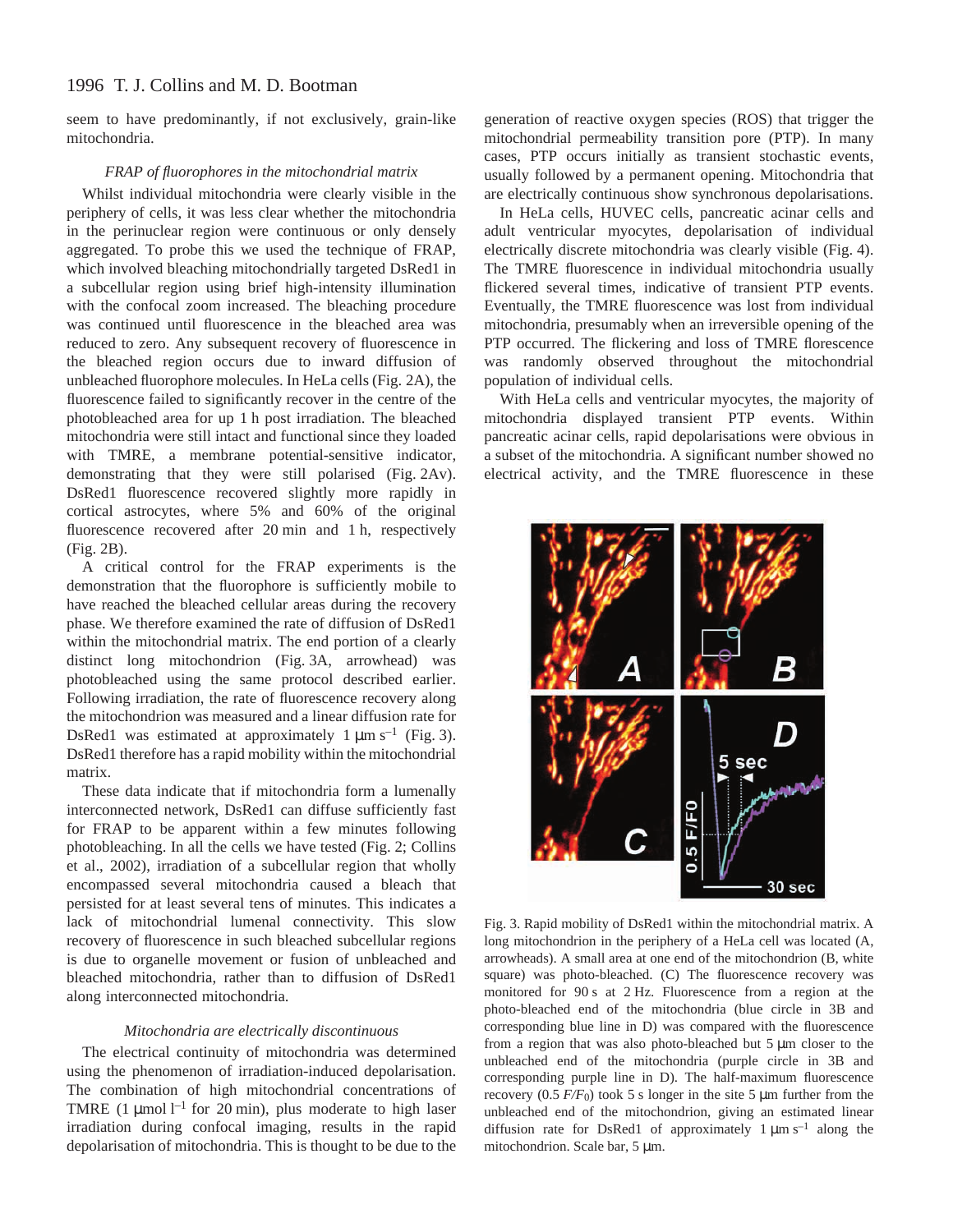organelles was lost due a progressive bleach of the indicator  $(Fig. 4Aii)$ .

#### *Atypical interconnected mitochondrial networks*

The data presented above and in our previous study (Collins et al., 2002), clearly establish that mitochondria are lumenally and electrically discontinuous in several primary cell types and cell lines. In a very few instances, however, we have observed cells that seemed to posses a single large interconnected mitochondrion (Fig. 5). Having visualised mitochondria in many thousands of cells of many different types, we have so far seen only three individual cells (one HeLa, one cortical astrocyte and one HUVEC cell) displaying an interconnected mitochondrion. This phenotype is striking and is readily identifiable in cells expressing mitochondrial-specific fluorophores. In each situation where cells with an interconnected mitochondrion were observed, it was atypical in that all the surrounding cells had clearly discontinuous



mitochondria. We would estimate that the frequency of cells bearing an interconnected mitochondrion is significantly less than 0.1%. Although they are extremely rare, the instances of cells with interconnected mitochondria provide a situation where we could examine whether mitochondria can behave as electrically continuous entities, and if DsRed1 can diffuse throughout a large mitochondrial matrix.

We examined the electrical continuity of the apparently interconnected mitochondrion in the HUVEC cell using the TMRE- and laser-induced PTP activation protocol described above. Essentially, we observed that the majority of the mitochondrial network flickered simultaneously throughout the cell (Fig. 5A). Note the dramatic decline in fluorescence in Fig. 5Aii and its recovery to the previous level 8 s later in Fig. 5Aiii. Eventually, after three of these depolarisation and recovery events, the TMRE fluorescence was lost following an irreversible PTP opening. Although this cell appeared to possess a largely interconnected mitochondrion, there were also a few smaller mitochondria that retained TMRE fluorescence after the large mitochondrion had irreversibly depolarised (Fig. 5Aiv).

The cortical astrocyte possessing the interconnected mitochondrion was used to examine the movement of DsRed1 within the mitochondrial matrix. Photobleaching a small region of the cell (Fig. 5Bi,ii) reduced the mitochondrial DsRed1 fluorescence within that area to negligible levels. Within 10 s of the irradiation, the fluorescence had visibly recovered within the bleached area (Fig. 5Biii), and after 2 min the fluorescence had fully recovered (Fig. Biv). Simultaneous with the recovery of fluorescence in the bleached area, the DsRed1 emission

Fig. 4. Electrical discontinuity of mitochondria, demonstrated by asynchronous depolarisation events induced by TMRE plus laser irradiation. Cells were loaded with TMRE and imaged with a moderate laser intensity  $(30 \mu W)$  at objective). Rapid mitochondrial depolarisation events appeared as loss of fluorescence between frames (typically  $2-4$  s). (A) A TMRE-loaded pancreatic acinar cell. Please note that the image is a median section of a cell where the apical region would project out of the figure and the basal pole behind the figure. The locations of mitochondria that showed clear depolarisation events are mapped in (Aii). The grey areas denote TMRE-stained mitochondria that did not flicker. G, the position of the granular region, which is bounded by the perigranular mitochondria (PG). The subplasmalemmal (SPM) mitochondria can been seen around the outside of the cell. (Bi–Di) Portions of a HeLa cell (Bi), HUVEC cells (Ci) and ventricular cardiomyocyte (Di), following loading with TMRE. (Bii–Dii) The positions of electrically discrete mitochondria are depicted in the HeLa cell (Bii) and HUVEC cell (Cii). The maps of individual electrically isolated mitochondria were constructed by monitoring the locations of individual depolarisation events over time. The magenta, cyan and yellow colouration is used to indicate the positions of the electrically isolated mitochondria, and does not indicate any relationships between the organelles. (Dii) A line-scan plot derived from the region between the arrowheads in (Di), illustrating the asynchronous flickering of the majority of mitochondria. A few mitochondria do appear to depolarise synchronously (Dii, arrowheads). Scale bars,  $5 \mu m$ .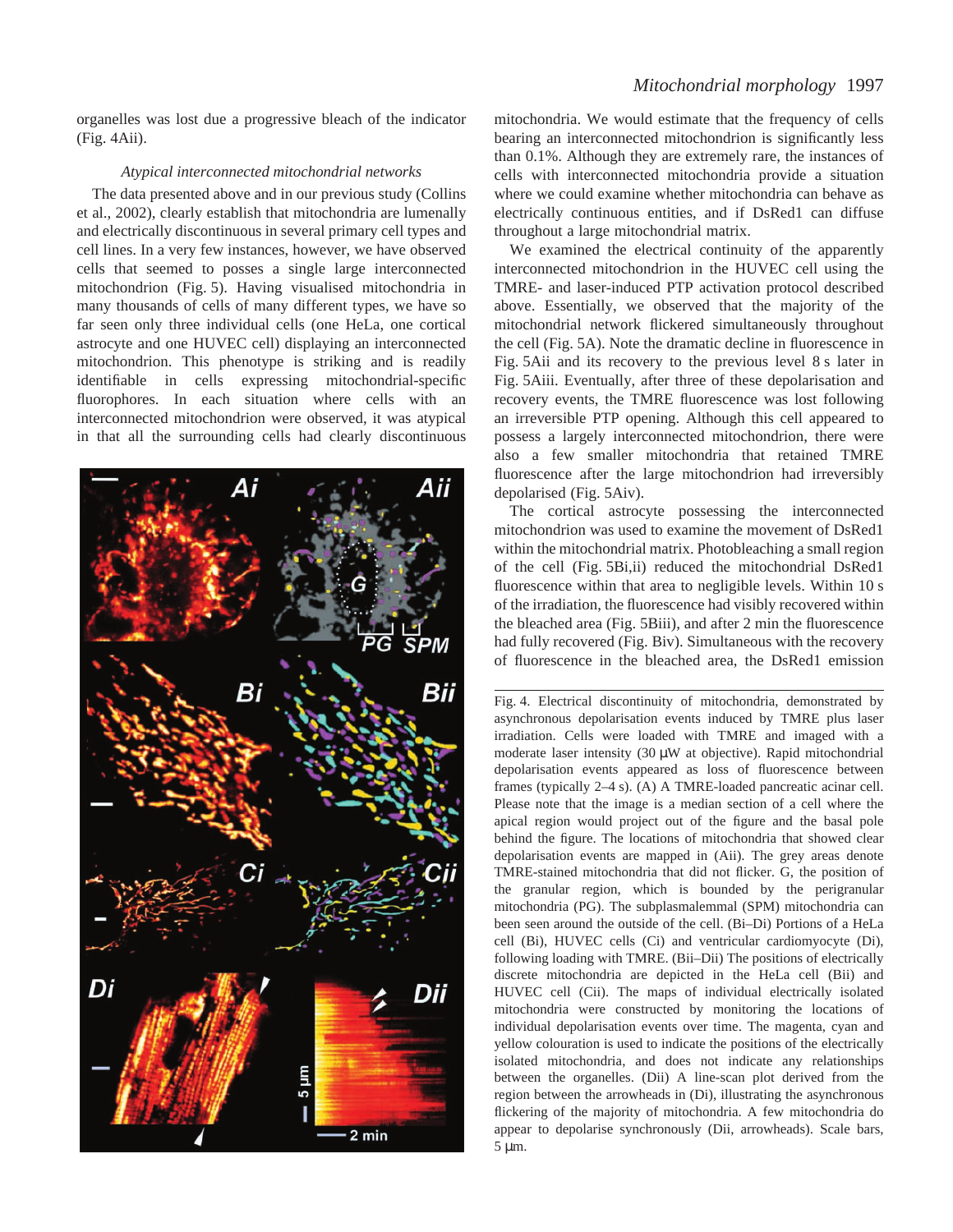1998 T. J. Collins and M. D. Bootman



declined in the other portions of the interconnected mitochondrion, until equilibrium was established.

#### **Discussion**

Using 3-dimensional reconstruction, FRAP and measurement of electrical continuity, we have investigated the structure of mitochondria in living mammalian cells. As reported previously (Collins et al., 2002), the typical phenotype is a morphologically and functionally heterogeneous mitochondrial population.

Individual mitochondria can be clearly seen in the three $dimensional$  reconstructions shown in Fig. 1. Physically isolated mitochondria are easiest to see in the periphery of cells, where they are usually sparsely arranged. The exception

Fig. 5. Examples of atypical interconnected mitochondrial networks. (A) HUVEC cell loaded with TMRE was imaged with moderate laser intensity to trigger depolarisation of mitochondria by spontaneous PTP activation. This unusual HUVEC cell showed synchronous depolarisation across a large mitochondrial network. At 48 s (Ai) the mitochondria in the cell are all polarised, at 52 s (Aii) a large electrically continuous area was seen to depolarise, and 8 s later (Aiii) it had repolarised. After 120 s (Aiv) of imaging, this large electrically continuous mitochondrion depolarised again and did not recover during the experiment  $(5 \text{ min})$ .  $(B)$  A cortical astrocyte that was found to have lumenally continuous mitochondria using FRAP. (Bii–iv) The region of the cell bounded by the dashed box in Bi on an expanded scale. The cell was imaged before (Bi,ii), approximately 10 s (Biii) and 120 s after (Biv) after bleaching a small area of the mitochondrion (the bleached region is denoted by the solid white box). During the photobleach process, the laser intensity was increased and sufficient irradiation was applied to reduce the fluorescence in the bleached area to zero. Despite this complete bleach, the fluorescence can already be seen to have partially recovered 10 s later and fully equilibrated after 120 s (Biv). Scale bar,  $5 \mu m$ .

to this is pancreatic acinar cells, where a dense uninterrupted layer of mitochondria was found beneath the plasma membrane. Even in the case of pancreatic acinar cells, however, individual mitochondria are visible. The dense perinuclear aggregates of mitochondria in PAE cells, SH-SY5Y cells, COS-7 cells and cortical astrocytes appear as a lumenally continuous network, due to the inability to see the ends of individual organelles. However, when the lumenal continuity of this aggregation was tested using the FRAP technique, it was found to be discontinuous (Fig. 2).

The slow recovery of DsRed1 fluorescence following photobleaching of subcellular areas in HeLa cells and astrocytes (Fig. 2) contrasts with rapid diffusion of this fluorophore within the mitochondrial matrix (Figs 3, 5B). We therefore consider that the slow recovery of fluorescence is not due to lumenal tunnelling of DsRed1, but rather to movement of mitochondria or fusion of unbleached to bleached mitochondria. Interestingly, astrocytes and HeLa cells differed significantly in their slow recovery from photobleaching (Fig. 2), possibly reflecting different mitochondrial fusion rates in these cell types. Our empirical observations also suggest that HeLa cell mitochondria appeared to be less mobile than astrocyte mitochondria (data not shown). Since DsRed1 is can diffuse quickly within the mitochondrial matrix (Fig. 3), a lumenally continuous mitochondrial network would have recovered within 2 min (Fig. 5B). Our measured rate of diffusion of DsRed1 within the mitochondrial matrix (approx.  $1 \mu m s^{-1}$ ) is comparable to that of EGFP within the ER and mitochondrial matrixes (Partikian et al., 1998; Subramanian and Meyer, 1997).

As previously reported, the mitochondria in HeLa cells (Collins et al., 2002) and adult cardiac myocytes (Zorov et al.,  $2000$ ) were found to be electrically discontinuous (Fig. 4B,C). In adult cardiac myocytes the mitochondrial depolarisation events, whilst asynchronous, seemed to occur in a wave across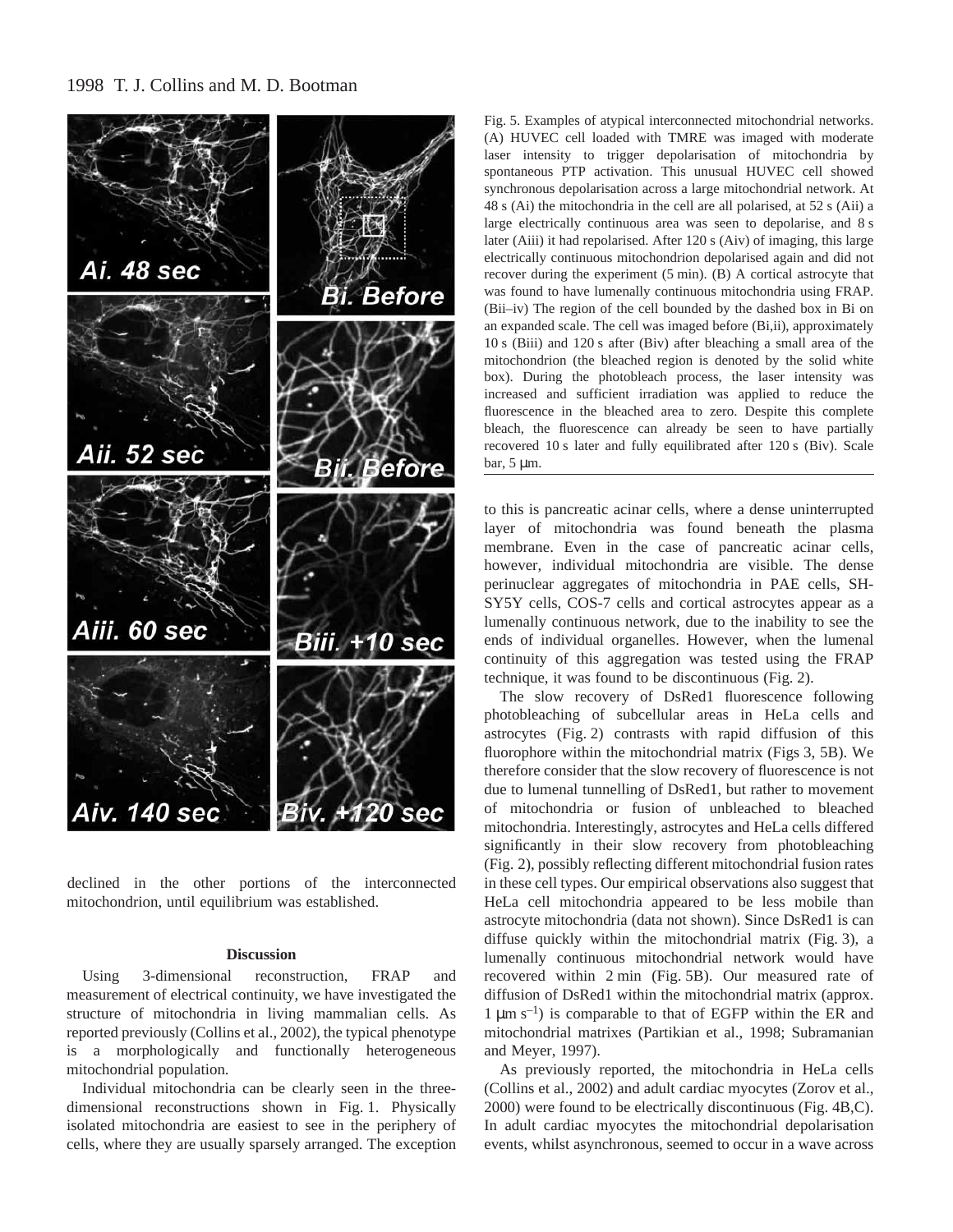the cell (Fig. 4Dii). This wave was too slow to represent electrical continuity, which rapidly spreads between interconnected mitochondria (see Fig. 5) and is consistent with a diffusable messenger being released upon mitochondrial depolarisation acting to trigger depolarisation in neighbouring mitochondria. We have also seen a similar phenomenon in primary rat hepatocytes (C.T.J. and M.D.B., unpublished data). Most likely, the diffusable messenger is a ROS, released upon PTP opening (Zorov et al., 2000). These ROS act upon neighbouring mitochondria, already under ROS stress from TMRE irradiation, precipitating PTP opening and generation of more ROS. The wave of depolarisation therefore represents successive PTP induction and ROS-induced ROS release (Zorov et al., 2000).

In a detailed study of  $Ca^{2+}$  sequestration by mitochondria in pancreatic acinar cells, it was demonstrated that the mitochondria are segregated in three regions: subplasmalemmal, perigranular and perinuclear (Park et al., 2001). We have also visualised such sub-plasmalemmal (Fig. 1A) and perigranular (Fig. 4Ai) mitochondria. Rings of perinuclear mitochondria were not as obvious since we did not specifically determine the location of nuclei. The study by Park et al. (2001) demonstrated the lack of  $Ca^{2+}$  tunnelling between the mitochondria in an individual acinar cell. We now report that the mitochondria within pancreatic acinar cells are also electrically discontinuous (Fig. 4A). These data, therefore, strongly support the hypothesis that pancreatic acinar cells have morphologically and functionally discrete mitochondria. The perigranular mitochondria form a dense aggregation between the apical and basal poles of the acinar cells and have been shown to limit the spread of  $Ca^{2+}$  waves inside hormonestimulated cells (Tinel et al., 1999). The sub-plasmalemmal mitochondria also form a dense sheet of mitochondria that extends completely around the cells (Figs 1A, 4A1). These mitochondria may have significant roles in controlling functions of the basal membrane in acinar cells.

There is a striking difference in the distribution of mitochondria in pancreatic acinar cells compared to the other cell types studied here. In most cell types, mitochondria are found to be most densely aggregated in the cell centre (Fig. 1) where they are often intertwined with the most concentrated strands of the endoplasmic reticulum (Collins et al., 2002) or regularly spaced around myofibrils and the sarcoplasmic reticulum in the case of striated muscle (Fig. 4D). However, in pancreatic acinar cells, the mitochondria appear to be sparse in the basal region where the nucleus and rough endoplasmic reticulum is located. In a sense, pancreatic acinar cell mitochondria appear to be largely excluded from regions where other organelles are densely packed.

Very rarely, we have observed cells possessing mitochondria that seemingly formed a continuous network. These cells were immediately obvious, with very few mitochondrial 'ends' visible (Fig. 5). These may be cells in which the mitochondrial fission/fusion machinery has shifted its balance towards fusion. The mitochondrial structure in these cells is reminiscent of COS-7 cells expressing the dominant negative mutated Drp1 protein, Drp1-K38A, and the mitofusin protein, Mfn2 (Santel and Fuller, 2001). In these cells, fission is inhibited by Drp1-K38A and fusion promoted by Mfn2. The infrequency of cells with an interconnected mitochondrion suggest to us that this phenotype is not representative of a stage in the cell cycle, as in our asynchronous cultures we would expect a higher percentage to show such morphology. Similarly, in a homogenous culture we would rule out a response to an environmental signal.

Fission and fusion of mitochondria over the lifetime of a cell means that in certain respects mitochondria will effectively act as a single continuous network. This appears to be the case with lumenal proteins (Nunnari et al., 1997). Describing mitochondria as a single continuous network, however, likens them to the ER, which is also a dynamic organelle constantly undergoing fission and fusion (Lee and Chen, 1988), but unlike mitochondria, the ER is a demonstrably continuous organelle (C.T.J. and M.D.B., unpublished data; Subramanian and Meyer, 1997; Terasaki et al., 1994), at least for the majority of interphase cells. Clearly, mitochondria vary substantially in their morphology and distribution between different cell types. Despite such differences, it is obvious that unless perturbed, the balance lies in favour of fission into morphologically and functionally distinct entities.

We thank *The Journal of Experimental Biology* for its kind invitation to present this work. This work was supported by the BBSRC. M.D.B. gratefully acknowledges the support of a Royal Society University Research Fellowship.

#### **References**

- **Amchenkova, A. A., Bakeeva, L. E., Chenksov, Y. S., Skulachev, V. P. and Zorov, D. B.** (1988). Coupling membranes as energy-transmitting cables. 1. Filamentous mitochondria in fibroblasts and mitochondrial clusters in cardiomyocytes. *J. Cell Biol.* **107**, 481-495.
- **Battersby, B. J. and Moyes, C. D.** (1998). Are there distinct subcellular populations of mitochondria in rainbow trout red muscle? *J. Exp. Biol.* **201**, 2455-2460.
- **Bootman, M. D., Cheek, T. R., Moreton, R. B., Bennett, D. L. and Berridge, M. J.** (1994). Smoothly graded  $Ca^{2+}$  release from inositol 1,4,5trisphosphate-sensitive Ca2+ stores. *J. Biol. Chem.* **269**, 24783-24791.
- **Brandt, J. T., Martin, A. P., Lucas, F. V. and Vorbeck, M. L.** (1974). The structure of rat liver mitochondria: a reevaluation. *Biochem. Biophys. Res. Commun.* **59**, 1097-1103.
- **Collins, T. J., Berridge, M. J., Lipp, P. and Bootman, M. D.** (2002). Mitochondria are morphologically and functionally heterogeneous within cells. *EMBO J.* **21**, 1616-1627.
- **De Giorgi, F., Lartigue, L. and Ichas, F.** (2000). Electrical coupling and plasticity of the mitochondrial network. *Cell Calcium* **28**, 365-370.
- **Hoffman, H. P. and Avers, C. J.** (1973). Mitochondrion of yeast: ultrastructural evidence for one giant, branched organelle per cell. *Science* **181**, 749-751.
- **Jahangir, A., Holmuhamedov, E. L. and Terzic, A.** (1999). Two mitochondrial populations in the heart: Are subsarcolemmal mitochondria the primary target of mitochondrial K-ATP channel opener action? *Circulation* **100**, 1798.
- **Koning, A. J., Lum, P. Y., Williams, J. M. and Wright, R.** (1993). DiOC6 staining reveals organelle structure and dynamics in living yeast-cells. *Cell Motil. Cytoskel.* **25**, 111-128.
- **Lee, C. and Chen, L. B.** (1988). Dynamic behaviour of endoplasmicreticulum in living cells. *Cell* **54**, 37-46.
- **Lehninger, A. L.** (1964). *The Mitochondrion: Molecular Basis of Structure and Function.* W.A. Benjamin, Inc., New York
- **Lombardi, A., Damon, M., Vincent, A., Goglia, F. and Herpin, P.** (2000).